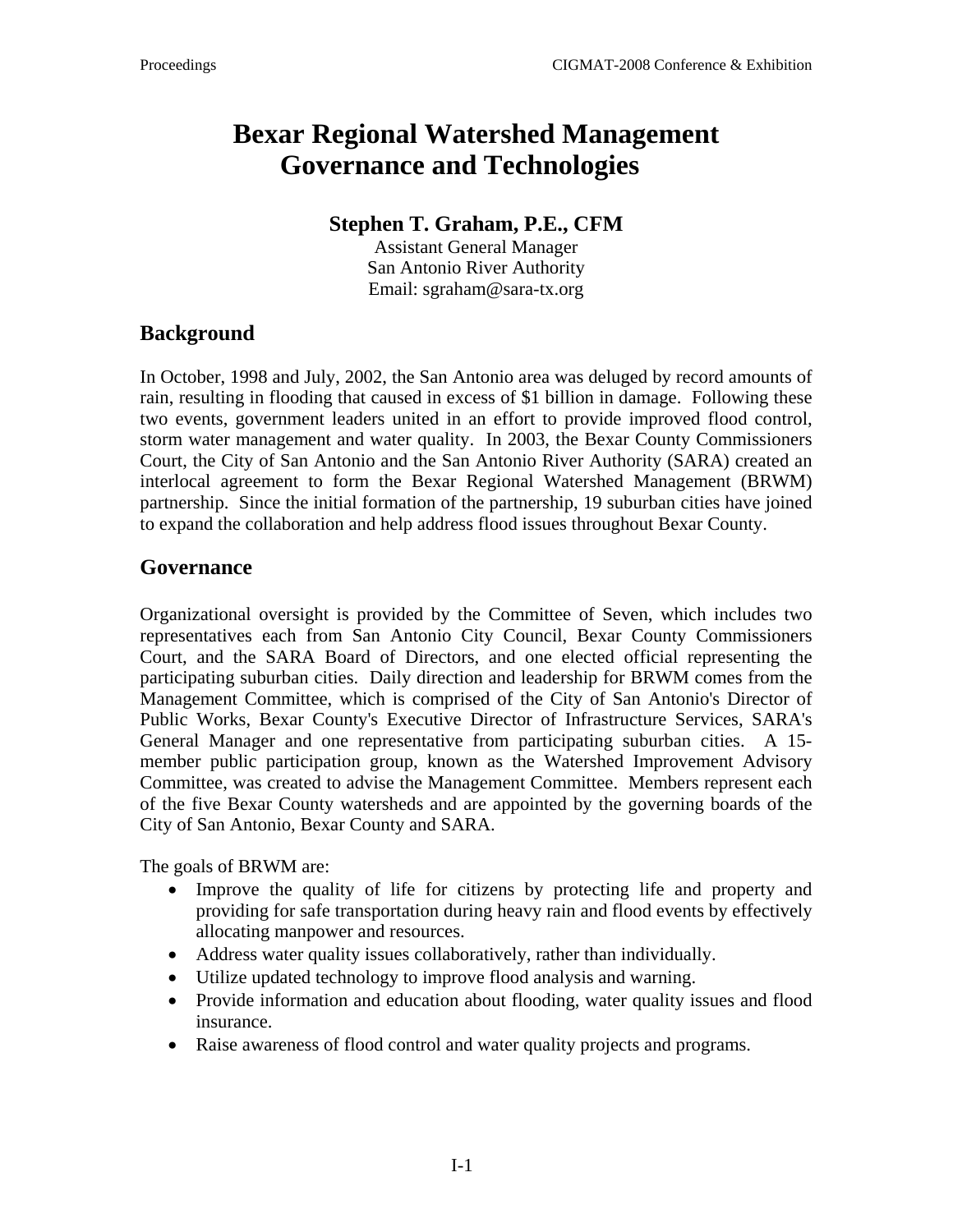## **Water Quality**

BRWM takes a comprehensive view of both water quality and water quantity. An abundant supply of clean water affects not only public health, but entire ecosystems as well. Water quality, wastewater effluent quality, habitat conditions and fish community composition together reflect the health of our water.

As part of its water quality focus in the San Antonio River Basin, BRWM has developed a basin-wide Watershed Protection Plan (WPP). In an effort to enhance the San Antonio River Improvements Project and improve and protect water quality throughout the Planning Reach, the WPP is serving as a guide to address non-point source pollution. The overall water quality goal of the WPP is to reduce bacteria levels so that the uppermost reach of the Upper San Antonio River is compliant with State Water Quality Stream Standards.

### **Capital Improvement Projects**

One of the purposes of BRWM is to create a regional capital improvement project (CIP) program based upon the dynamics of watershed hydraulics and hydrology and to encourage public participation in the program so that it meets the needs of the Bexar County community. The BRWM interlocal agreement commits the partners to a collaborative and cooperative approach to meet the needs of the service area; however, it recognizes that each individual jurisdiction has specific constituencies, regulatory and policy-making authorities. As such, BRWM partners will be responsible for funding CIPs that fall within their jurisdiction.

To qualify as a regional CIP, flood drainage from 1.5 square miles or greater must flow into the area immediately above stream of the potential CIP. The types of regional CIPs being technically evaluated by BRWM include:

- Low Water Crossing A low-lying roadway that is subject to flooding during rain events.
- Natural Waterway Conveyance The process of channeling water in a particular direction or controlling the amount of water flow for the purpose of flood management.
- Buyouts The purchase of property within an identified flood hazard zone by government agencies for the purpose of protecting lives and property.
- Regional Storm Water Detention Facilities Structures such as dams, levees, reservoirs and floodways that are designed to detain water or retard water flow.
- Stormwater Outfall A place where a sewer, drain, or stream discharges runoff water from storms into receiving waters.